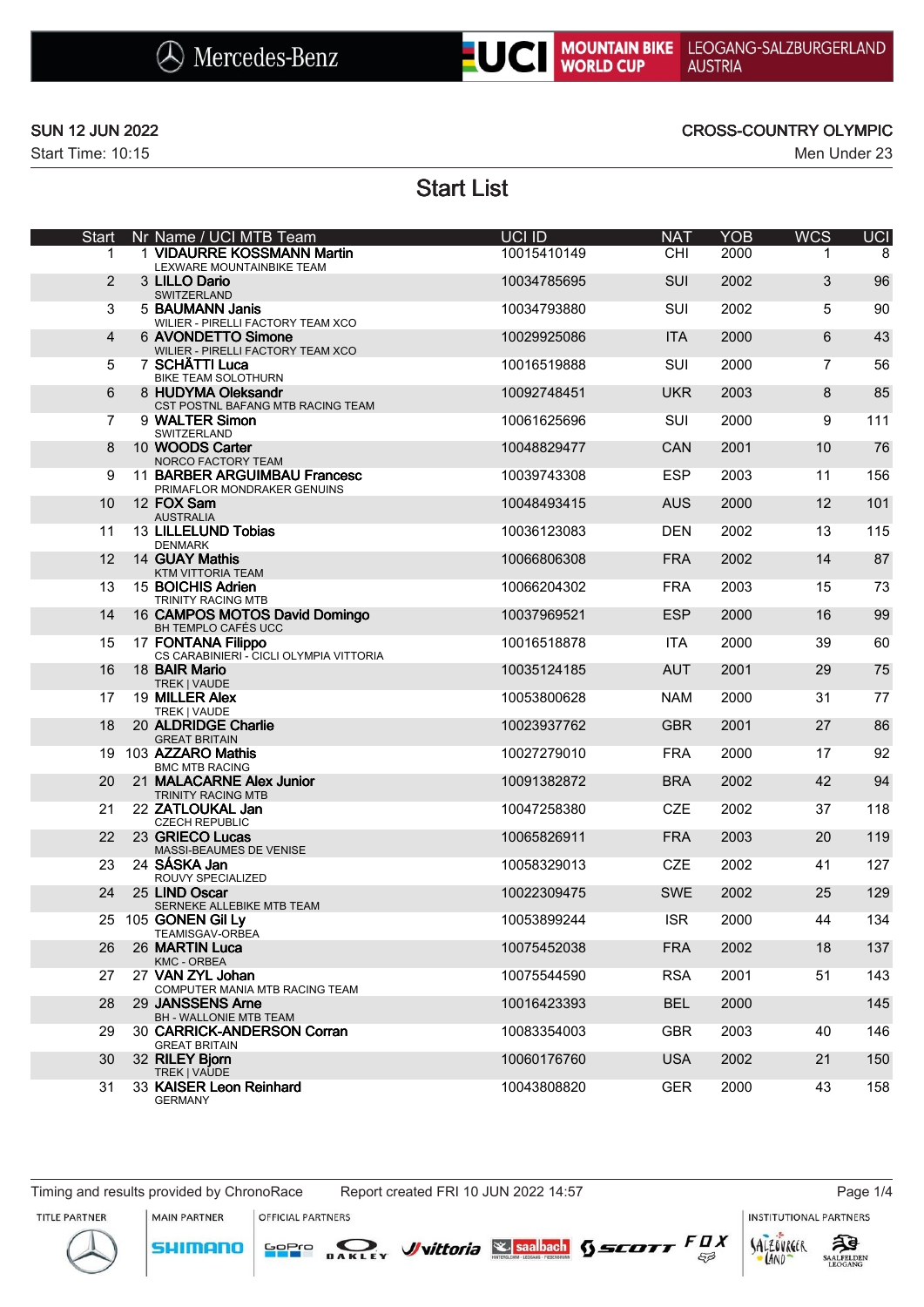



### SUN 12 JUN 2022 CROSS-COUNTRY OLYMPIC

Start List

| <b>Start</b><br>32 | Nr Name / UCI MTB Team<br>34 DESHE Yotam<br>TORPADO FACTORY TEAM | UCI ID<br>10055884512 | <b>NAT</b><br><b>ISR</b> | <b>YOB</b><br>2002 | <b>WCS</b><br>68 | <b>UCI</b><br>160 |
|--------------------|------------------------------------------------------------------|-----------------------|--------------------------|--------------------|------------------|-------------------|
| 33                 | 35 SØLVHØJ Oliver<br><b>TORPADO URSUS</b>                        | 10051224165           | <b>DEN</b>               | 2002               | 48               | 166               |
| 34                 | 36 PEÑA FRANCO Nelson<br><b>COLOMBIA</b>                         | 10079976379           | <b>COL</b>               | 2002               | 19               | 198               |
| 35                 | 37 CHENEVAL Loan<br>SCOTT CREUSE OXYGENE GUERET                  | 10027783511           | <b>FRA</b>               | 2000               | 45               | 199               |
| 36                 | 38 HORNY Clement<br>BH - WALLONIE MTB TEAM                       | 10016419858           | <b>BEL</b>               | 2000               | 72               | 201               |
| 37                 | 39 TREUDLER Finn<br>JB BRUNEX SUPERIOR FACTORY RACING            | 10034783776           | <b>SUI</b>               | 2003               | 26               | 215               |
| 38                 | 40 WIEDMANN Luke<br>THÖMUS MAXON                                 | 10056054058           | SUI                      | 2002               | 24               | 216               |
| 39                 | 41 GALLO FLORIDO Ignacio<br><b>CHILE</b>                         | 10052261762           | <b>CHI</b>               | 2000               | 23               | 223               |
| 40                 | 42 BLACKMORE Joseph<br><b>GREAT BRITAIN</b>                      | 10097530652           | <b>GBR</b>               | 2003               | 52               | 240               |
| 41                 | 43 BOSCH PICO Jaume<br>BH TEMPLO CAFÉS UCC                       | 10039740981           | <b>ESP</b>               | 2001               | 75               | 241               |
| 42                 | 44 BALMER Alexandre<br>SWITZERLAND                               | 10016568287           | <b>SUI</b>               | 2000               |                  | 261               |
|                    | 43 104 PESCARU Patrick<br><b>ROMANIA</b>                         | 10055563402           | <b>ROU</b>               | 2002               |                  | 272               |
| 44                 | 45 MCGUIRE Rory<br><b>GREAT BRITAIN</b>                          | 10083645811           | <b>GBR</b>               | 2002               | 49               | 274               |
| 45                 | 46 SCHELLEKENS Tom<br><b>NETHERLANDS</b>                         | 10023281192           | <b>NED</b>               | 2003               | 77               | 320               |
| 46                 | 47 KONECNÝ Filip<br><b>CZECH REPUBLIC</b>                        | 10063323604           | <b>CZE</b>               | 2003               |                  | 324               |
| 47                 | 48 WILSON Matthew<br>TEAM TALLEY'S - KIWI MTB COLLECTIVE         | 10022057780           | <b>NZL</b>               | 2001               | 53               | 325               |
| 48                 | 49 MASON Cameron<br>TRINITY RACING MTB                           | 10023574923           | <b>GBR</b>               | 2000               | 35               | 331               |
| 49                 | 50 BRENES MATA Sebastian<br><b>COSTA RICA</b>                    | 10050392187           | <b>CRC</b>               | 2000               |                  | 368               |
| 50                 | 51 CARVACHO SEVILLA Didac<br>IRONTECH-TECNIC-MENDIZ-AMBISIST     | 10039730877           | <b>ESP</b>               | 2000               | 96               | 376               |
| 51                 | 52 HOLLAND Michael<br><b>AUSTRIA</b>                             | 10048897175           | <b>AUT</b>               | 2000               |                  | 378               |
| 52                 | 53 SCHMID Gian Andri<br>SWITZERLAND                              | 10016596377           | <b>SUI</b>               | 2000               | 33               | 405               |
| 53                 | 54 WALTER Andrin<br>SWITZERLAND                                  | 10073505772           | <b>SUI</b>               | 2002               | 36               | 406               |
| 54                 | 57 BARROSO GOMEZ Alberto<br><b>SPAIN</b>                         | 10040983187           | <b>ESP</b>               | 2002               |                  | 430               |
| 55                 | 58 SCHWEIZER Ben<br>STOP&GO MARDERABWEHR MTB TEAM                | 10060750979           | <b>GER</b>               | 2003               | 74               | 469               |
| 56                 | 59 CHURFÜRST Daniel<br>KTM FACTORY MTB TEAM                      | 10035121862           | AUT                      | 2002               |                  | 476               |
| 57                 | 60 CABRERA GONZALEZ José<br><b>MEXICO</b>                        | 10079605860           | <b>MEX</b>               | 2002               | 80               | 480               |
| 58                 | 61 BOTTCHER Caleb<br><b>NEW ZEALAND</b>                          | 10021808513           | <b>NZL</b>               | 2001               |                  | 489               |
| 59                 | 62 HOLZER Roman<br>THÖMUS MAXON                                  | 10080667406           | <b>SUI</b>               | 2003               | 38               | 493               |
| 60                 | 63 VON DURING Kai<br>SOUTH AFRICA                                | 10104130894           | <b>RSA</b>               | 2003               |                  | 497               |
| 61                 | 64 SCHERRER Julius<br><b>AUSTRIA</b>                             | 10077140949           | <b>AUT</b>               | 2003               | 70               | 533               |
| 62                 | 65 AGOSTINACCHIO Filippo<br>TRINX FACTORY TEAM                   | 10030659458           | <b>ITA</b>               | 2003               |                  | 538               |

Timing and results provided by ChronoRace Report created FRI 10 JUN 2022 14:57 Page 2/4

**MAIN PARTNER** 

**SHIMANO** 

**INSTITUTIONAL PARTNERS** 

LAND





OFFICIAL PARTNERS



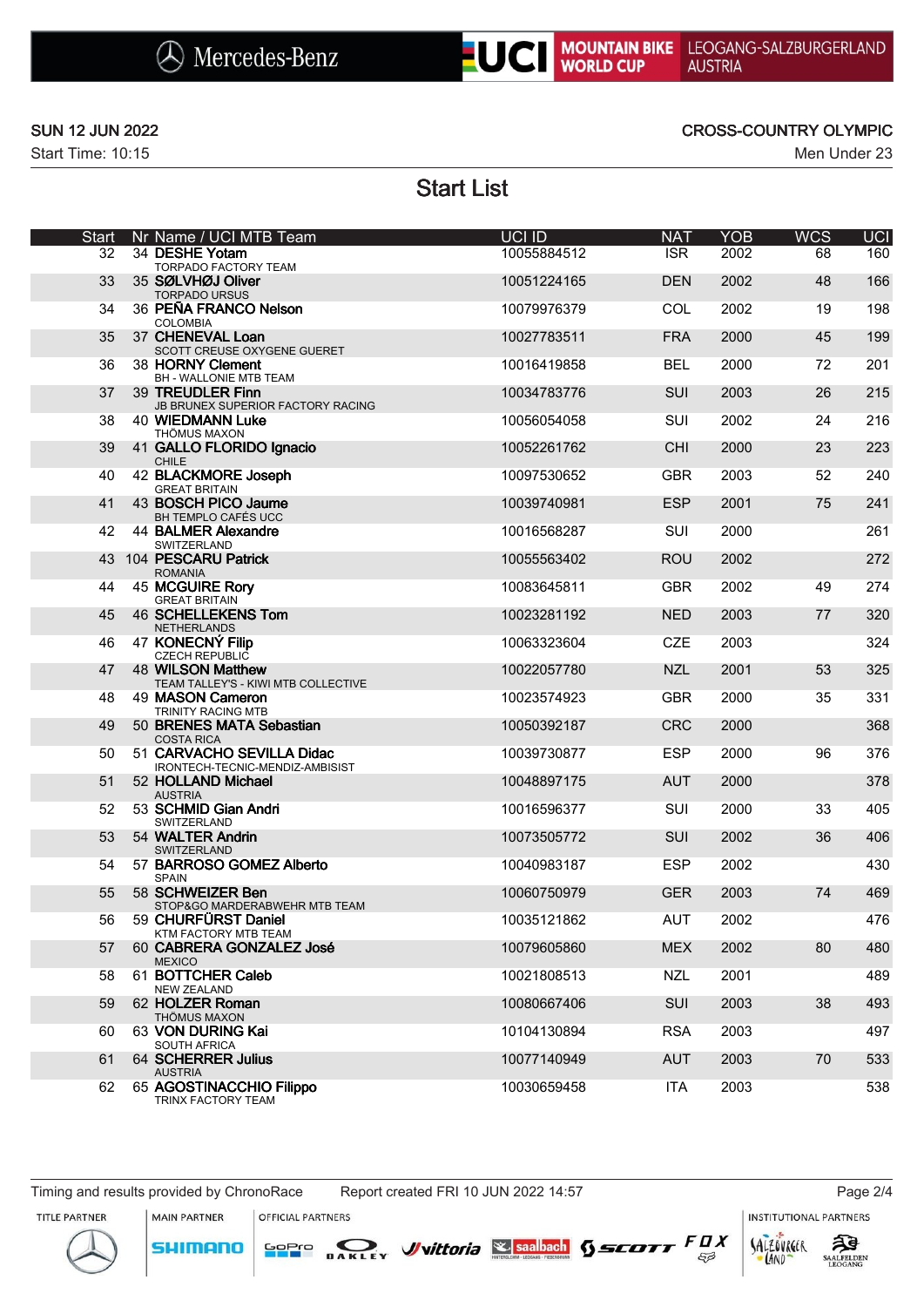



### SUN 12 JUN 2022 CROSS-COUNTRY OLYMPIC

Start List

| <b>Start</b> | Nr Name / UCI MTB Team                             | UCI ID      | <b>NAT</b> | <b>YOB</b> | <b>WCS</b> | <b>UCI</b> |
|--------------|----------------------------------------------------|-------------|------------|------------|------------|------------|
| 63           | 66 ROTA Luciano<br>GITO SQUADRA CORSE              | 10023559866 | <b>ITA</b> | 2000       | 99         | 547        |
| 64           | 67 EDER Fabian<br><b>GERMANY</b>                   | 10059206154 | <b>GER</b> | 2003       | 84         | 558        |
| 65           | 68 KRAYER Lennart-Jan<br><b>GERMANY</b>            | 10046124389 | <b>GER</b> | 2002       | 79         | 602        |
| 66           | 69 MICHELS Jente<br><b>BELGIUM</b>                 | 10065014333 | <b>BEL</b> | 2003       | 34         | 619        |
| 67           | 70 GROSLAMBERT Martin<br><b>FRANCE</b>             | 10070472706 | <b>FRA</b> | 2002       | 61         | 620        |
| 68           | 72 RAMSAY Noah<br><b>CANADA</b>                    | 10081536968 | CAN        | 2002       |            | 643        |
| 69           | 73 SULC David<br><b>CZECH REPUBLIC</b>             | 10047213823 | <b>CZE</b> | 2002       |            | 669        |
| 70           | 74 SIFFREDI Matteo<br><b>SCOTT RACING TEAM</b>     | 10030682700 | <b>ITA</b> | 2003       | 92         | 695        |
| 71           | 76 HATZ Lukas                                      | 10050146152 | AUT.       | 2002       |            | 796        |
| 72           | KTM FACTORY MTB TEAM<br>77 MORELL COLL Aniol       | 10074393324 | <b>ESP</b> | 2003       |            | 797        |
| 73           | X-SAUCE FACTORY TEAM<br>78 NÄF Mirco               | 10016543029 | <b>SUI</b> | 2000       |            | 837        |
| 74           | SWITZERLAND<br>79 KÖNIG Tobias                     | 10054424761 | <b>GER</b> | 2002       | 66         | 874        |
| 75           | <b>GERMANY</b><br>81 CAPRA Manuel                  | 10029227902 | <b>ITA</b> | 2002       | 88         | 934        |
| 76           | <b>TORPADO URSUS</b><br>82 FEURSTEIN Kilian        | 10035124488 | <b>AUT</b> | 2003       |            | 936        |
| 77           | <b>AUSTRIA</b><br>83 SCHUMACHER Ian                | 10058530992 | <b>NED</b> | 2001       |            | 984        |
| 78           | <b>NETHERLANDS</b><br>84 LIPP Miron                | 10050478881 | <b>GER</b> | 2001       |            | 985        |
| 79           | <b>GERMANY</b><br>85 MONTEIL Lubin                 | 10068261914 | <b>FRA</b> | 2002       |            | 986        |
| 80           | <b>FRANCE</b><br>86 KULL Robin                     | 10034787921 | <b>SUI</b> | 2001       |            | 1007       |
| 81           | SWITZERLAND<br>87 LHOMME Maxime                    | 10034785800 | SUI        | 2003       |            | 1026       |
| 82           | SWITZERLAND<br>88 CHAPTAL Yann                     | 10066072037 | <b>FRA</b> | 2003       | 95         | 1095       |
| 83           | <b>FRANCE</b><br>89 MEYER Marino                   | 10035565941 | SUI        | 2001       |            | 1097       |
| 84           | <b>BIKEBOX RACINGTEAM</b><br>90 HALTER Jean-Luc    | 10034788426 | <b>SUI</b> | 2002       |            | 1228       |
| 85           | KA BOOM - KRAPF<br>91 EGLI Remo                    | 10065415467 | SUI        | 2002       |            | 1240       |
| 86           | KA BOOM - KRAPF<br>92 VLASATÝ Jakub                | 10084553264 | CZE        | 2003       |            | 1242       |
| 87           | ROUVY SPECIALIZED<br>93 BURNET Pierrick            |             | <b>FRA</b> |            |            |            |
|              | AS BIKE RACING                                     | 10065794676 |            | 2003       |            | 1296       |
| 88           | 94 VEVERKA Václav<br><b>CYKLOSTAR HEAD PIRELLI</b> | 10047443084 | <b>CZE</b> | 2003       |            | 1298       |
| 89           | 95 PECIS Michael<br>KTM PROTEK ELETTROSYSTEM       | 10028948016 | <b>ITA</b> | 2003       |            | 1301       |
| 90           | 97 REY Jeannot<br>SWITZERLAND                      | 10063564686 | <b>SUI</b> | 2001       |            |            |
| 91           | 98 REUß Lasse<br><b>GERMANY</b>                    | 10054087382 | <b>GER</b> | 2000       |            |            |
| 92           | 99 PFEFFERLE Junis<br><b>GERMANY</b>               | 10082753512 | <b>GER</b> | 2003       |            |            |
|              | 93 100 SCHMIDT Micah<br><b>GERMANY</b>             | 10092559606 | <b>GER</b> | 2000       |            |            |

Timing and results provided by ChronoRace Report created FRI 10 JUN 2022 14:57 Page 3/4

SHIMANO

**MAIN PARTNER** OFFICIAL PARTNERS

SOPIO DAKLEY Vittoria & saabach SSCOTT FUX

**INSTITUTIONAL PARTNERS** 





 $53$